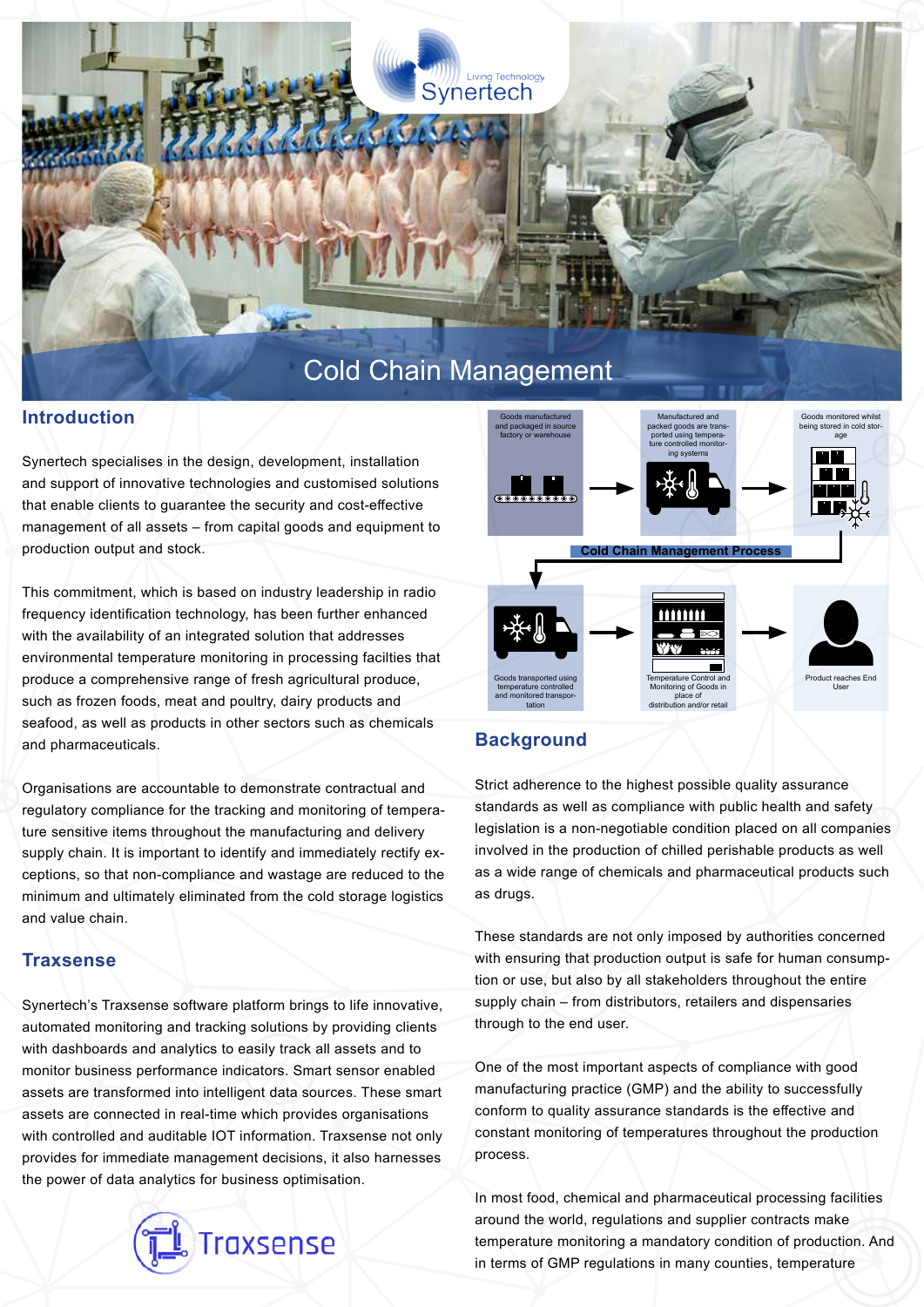monitoring logs have to be kept on file for up to three years.

Exposure to temperatures outside of acceptable parameters or a prescribed range in the production process can degrade the product to the point where it becomes a threat to life or a shortened shelf life. The consequences of failure to adhere to prescribed standards can result in cancelled contracts, heavy penalties in terms of legislation, reputational damage and presents massive financial risk.



*Industrial Refrigeration Monitoring*

# **Business Benefits at a Glance**

The Synertech temperature monitoring system delivers an unprecedented quality of service and business value. Benefits include:

- **• Enhanced compliance and risk management** A system that conforms to specific ISO standards that govern international occupational health and safety management system specifications (OHSAS), environmental standards and food safety management specifications. Certification according to these and other standards provides highly-valued assurances of quality control and product integrity in support of supplier contracts and risk management in areas of corporate governance and legislative compliance.
- **• Unrestricted access to data** The ability to provide completely objective and consistently reliable data that can be accessed by authorised users via the web from anywhere in the world on virtually any digital device on a 24/7 basis.
- **• Objective and reliable data** The provision of data that is not only totally independent of any other source of information, but that is highly automated in terms of alarms and alerts in order to rule out human error associated with physical monitoring by personnel on the factory floor or on control panels attached to equipment. This capability provides a level of back-up and redundancy that is unrivalled in many other areas of production.
- **• High level of customisation** A system that is quickly and easily designed and customised to meet the exact requirements of virtually any production or processing environment that requires constant monitoring of temperatures throughout the facility. This capability helps to guarantee that no compromises are imposed on compliance with various standards and that the solution can be implemented without any undue delays attributable to factors such as dependencies on other suppliers etc.
- **Unrivalled cost benefits The system has proven to be** able to guarantee value at a level that is more than double any comparable return on investment achieved by similar IT solutions.

| Lid <sup>2</sup> | <b>Live Monitoring</b> |  |
|------------------|------------------------|--|
|------------------|------------------------|--|

| Current Temperature: JA'C<br>Mar: 2210 - Mail<br>ü<br>28<br>$\bar{u}$<br>34<br>v | <b>BFID Reader Terr Bench</b> |  |
|----------------------------------------------------------------------------------|-------------------------------|--|
|                                                                                  |                               |  |
|                                                                                  |                               |  |
|                                                                                  |                               |  |
|                                                                                  |                               |  |
|                                                                                  |                               |  |
|                                                                                  |                               |  |
|                                                                                  |                               |  |



**Bunified Tetal** 

## **Business Drivers**

The monitoring and control of temperature throughout a production environment focused on chilled products or prescribed production conditions can be an extremely complex and challenging problem. Not only is it dependent on basic infrastructure such as the design of a building, but it is also subjected to the reliability and performance of a wide range of equipment such as air conditioners and machinery used in the manufacturing process.

Temperature can also be impacted by workflow processes that involve issues such as access control based on the movement of people and products through the facility during various stages in the production process.

Complexity includes the monitoring and management of a range of ambient operating temperatures in a number of sectors within a single facility. Depending on the production process and the product, multiple prescribed operating temperatures may need to be set for various rooms or parts of a facility. These temperatures can vary from -40°C to +80°C.



*Pre-installation Testing*